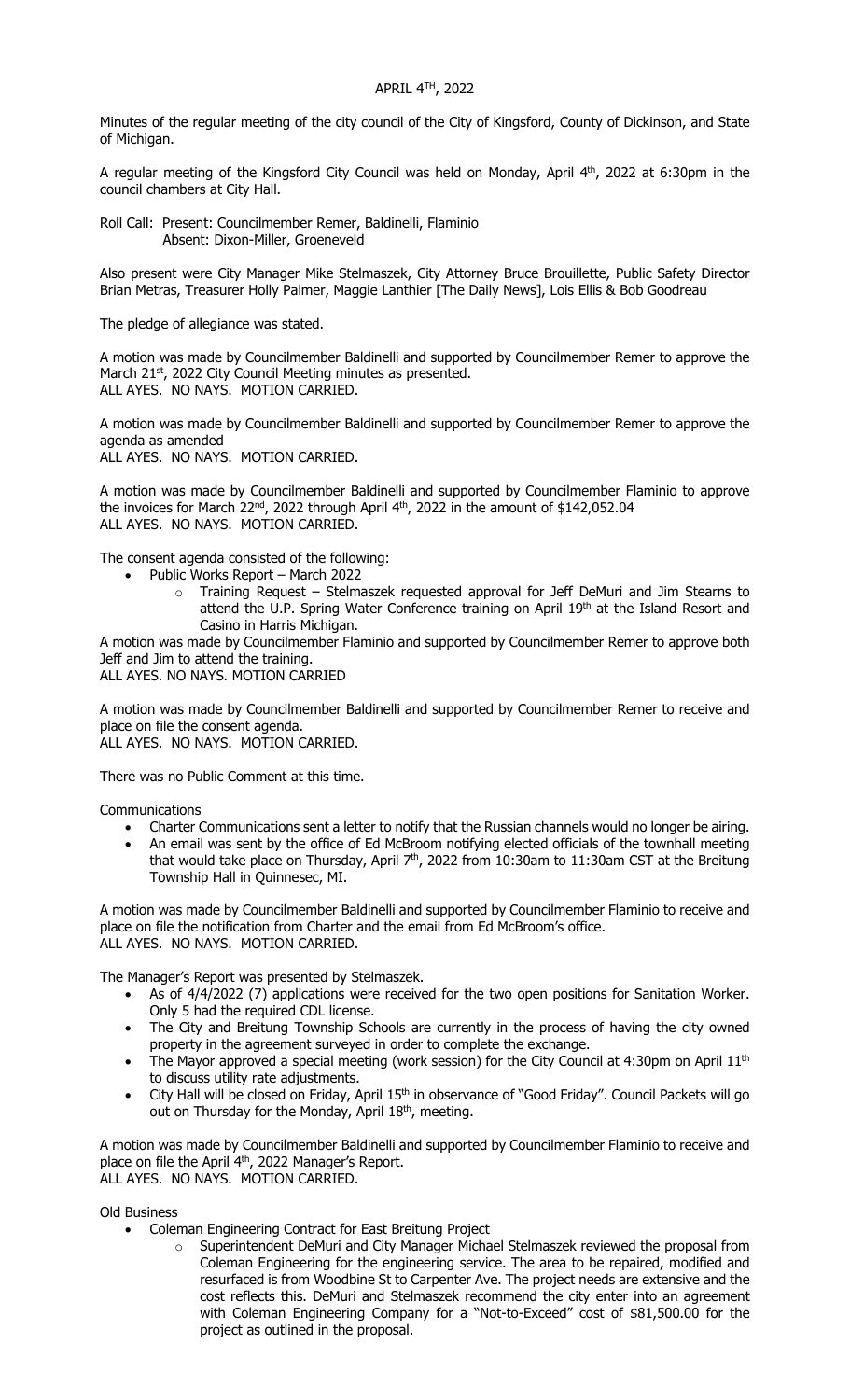A motion was made by Councilmember Flaminio and supported by Councilmember Remer approve entering into an agreement with Coleman Engineering Company for a "Not-to-Exceed" cost of \$81,500.00 ALL AYES. NO NAYS. MOTION CARRIED.

New Business

- GIS Imaging Request
	- o Breitung Township Superintendent proposed an agreement to partner with them in updating our digital imagery using MISAIL (Michigan Statewide Authoritative Imagery & LiDAR Program). The cost is over \$180.00 per square mile but partnering with Breitung Township would take the cost down to \$65.39 per square mile. Stelmaszek proposed that the city take advantage of this opportunity.

A motion was made by Councilmember Remer and supported by Flaminio to approve partnering with Breitung Township to update the City of Kingsford's digital imagery. ALL AYES. NO NAYS. MOTION CARRIED.

- MDOT Performance Resolution for Permit Use of State Highway Right of Way
	- o The State Attorney General recently updated the document and omitted the word "Utility" from the term "Municipal Utility", necessitating the need to request approval of the attached resolution 2022/4/4.1. Stelmaszek requested support from City Council to ratify resolution 2022/4/4.1.

A motion was made by Flaminio and supported by Remer to support the ratification of the resolution 2022/4/4.1. ROLL CALL: AYES: REMER, BALDINELLI, FLAMINIO

NAYS: NONE

- Resolution for Category "A Funding
	- Stelmaszek explained that the Kingsford Lumber Company is giving serious consideration into purchasing additional property and expanding their intended facility located at 520 North Hooper Drive. The operation would substantially increase truck traffic on Breitung Avenue between Carpenter and Balsam. DPW Superintendent Jeff DeMuri rated the section of road to be in poor condition making the City a good candidate for the funding. This would require the need to request approval of the resolution 2022/4/4.2. Stelmaszek requested the Council's support to ratify resolution 2022/4/4.2. A brief break took place to account for the scheduled public hearing at 6:45pm.

Public Hearings

- 6:45PM Blight Ordinance Hearing
- o Stelmaszek presented a brief explanation of the Blight Ordinance.

A call for public comment was made in regards to the Blight Ordinance. Councilmember Baldinelli requested that there be a revision made to the ordinance that called out exceptions for neat and orderly piles of building materials. A brief discussion took place.

A motion was made by Councilmember Flaminio and supported by Councilmember Baldinelli to close the public hearing for the Blight Ordinance. ALL AYES, NO NAYS, MOTION CARRIED

New Business Continued…

Following the break for the 6:45 Blight Ordinance hearing, Stelmaszek continued with his request to ratify the Category A funding resolution 2022/4/4.2.

A motion was made by Councilmember Baldinelli and supported by Councilmember Flaminio to support the ratification of the resolution 2022/4/4.2. ROLL CALL: AYES: REMER, BALDINELLI, FLAMINIO NAYS: NONE

 Introduction of Blight Ordinance 292. Stelmaszek introduced Blight Ordinance 292 for consideration and proposed adoption at the next meeting.

A motion was made by Councilmember Flaminio and supported by Councilmember Remer to introduce Blight Ordinance 292. All AYES, NO NAYS, MOTION CARRIED

Continued Public Hearings

7:00PM Noise Ordinance Hearing

o Stelmaszek presented a brief explanation of the Blight Ordinance.

A call for public comment was made in regards to the Noise Ordinance. Bob Goodreau approached the council regarding the noise around his neighborhood and the hopes for enforcement of the ordinance.